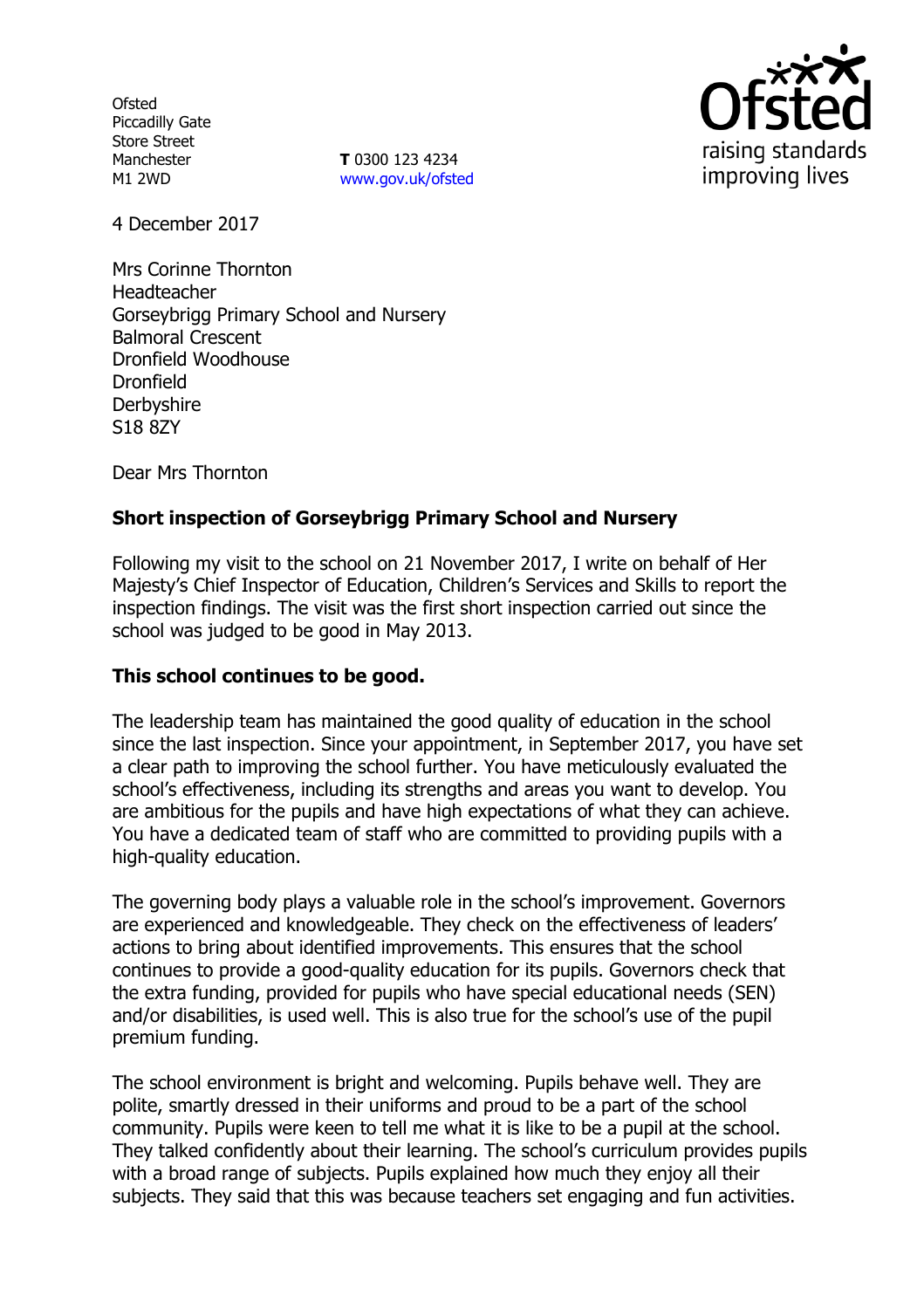

They were particularly complimentary about the help they get from their teachers. Pupils have a good understanding of fundamental British values. They are considerate, thoughtful and respectful to each other and to adults. You provide pupils with many opportunities to take part in extra learning, for example the discovery club, different sporting events and music lessons.

Teachers provide pupils with stimulating and purposeful learning activities. Pupils complete their tasks conscientiously and with determination to succeed. An effective homework programme strengthens pupils' understanding and reinforces classroombased learning. This is especially true in mathematics.

Children leave the Reception Year with above-average skills and abilities. High attainment continues through key stage 1 and key stage 2. Pupils make average or above-average progress during their time at the school. You make frequent and thorough checks on pupils' progress. Pupils are then provided with targeted support where it is needed to help them catch up. Some pupils, however, are capable of making even more progress.

At the last inspection, leaders were asked to make sure that teachers provided pupils with suitable work that matched their needs. Teachers now provide pupils with more focused work. Pupils understand the tasks that teachers set and engage quickly in their learning. In addition, leaders have amended the school's marking and feedback policy. Teachers apply this policy consistently. Furthermore, leaders have taken action to improve writing. In particular, pupils' grammar skills are better developed. Teachers provide more opportunities for pupils to write in their different subjects. Leaders have also increased the effectiveness of teachers' assessments of pupils' writing. In 2017, pupils made more progress in writing than they did in reading and mathematics.

You acknowledge that pupils' progress can be even faster in reading, writing and mathematics. You also know that middle-ability pupils do not consistently make as much progress as other pupils. The school's assessment system indicates that pupils' progress has accelerated this term. However, this acceleration has yet to be sustained. You also recognise that the school's 'home reading' programme is not yet effective enough in developing pupils' reading skills further.

## **Safeguarding is effective.**

You have ensured that all safeguarding arrangements are fit for purpose and records are detailed and of a high quality. Leaders and governors place a high importance on safeguarding. Safeguarding is everyone's responsibility at Gorseybrigg Primary. You provide staff with relevant and timely training so that they know what to do if they have any concerns. Staff are confident when they take action to deal with any safeguarding concerns.

You, and the deputy designated teacher for safeguarding and child protection, have created strong relationships with external agencies. You deal with referrals sensitively and work effectively to engage and support parents.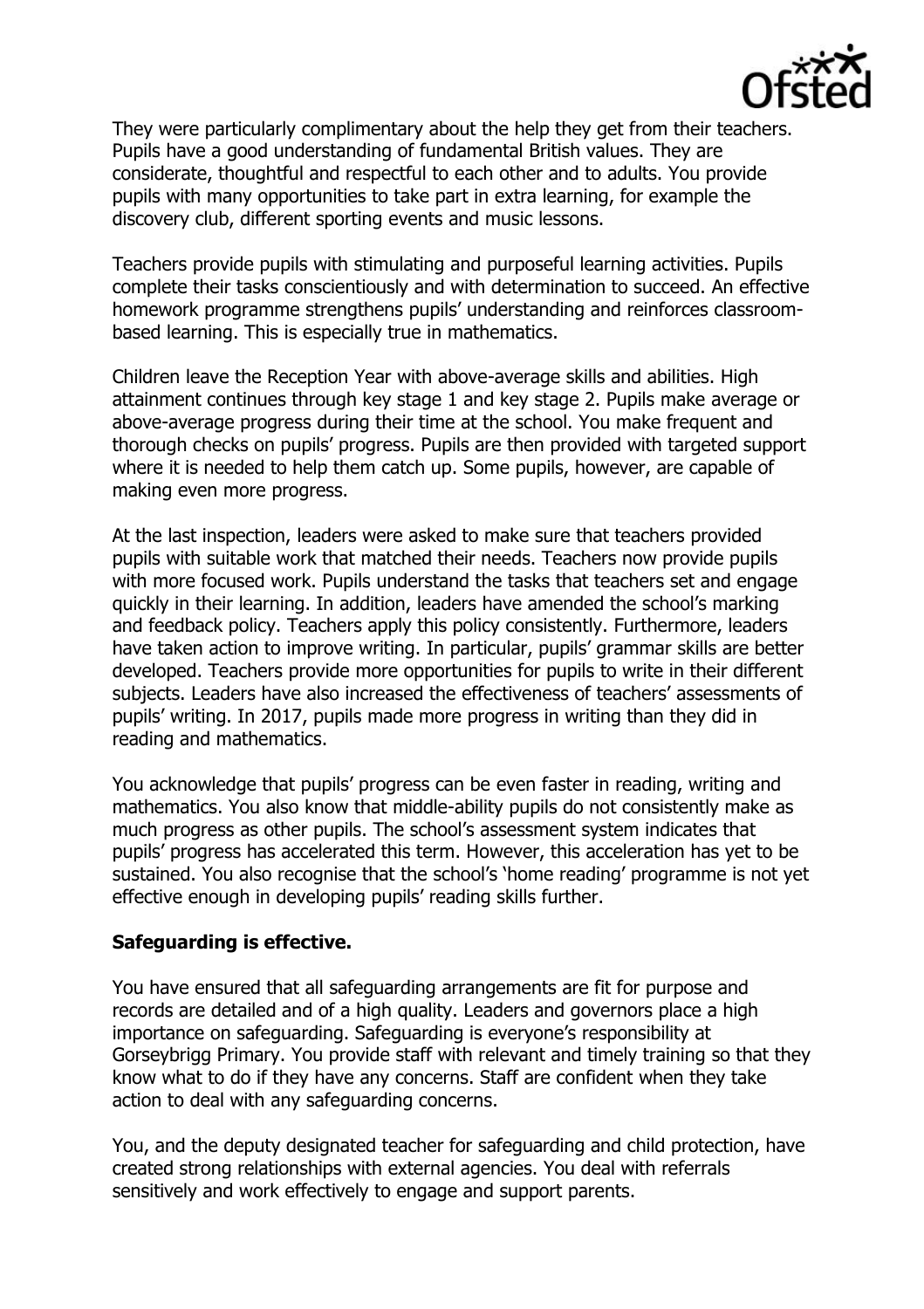

Pupils told me that they feel safe at school. They explained to me that adults are always there to sort out any problems they may have. Parents agreed, through Ofsted's online survey (Parent View), that their children are safe.

Governors have a good understanding of safeguarding issues. They use their knowledge to check on the school's safeguarding systems and effectiveness in keeping children safe.

## **Inspection findings**

- $\blacksquare$  In key stage 1, pupils attain similar standards in writing to those nationally. Pupils make at least expected progress between leaving the Reception Year and leaving Year 2. Leaders want pupils' progress to be even better. They have taken action to create better links between the early years curriculum and the key stage 1 curriculum. New teaching approaches help pupils to make faster progress in writing in key stage 1.
- $\blacksquare$  Boys have not attained as well as girls during key stage 1 in writing. Leaders have introduced different resources and tactics to stimulate boys more in their learning. Boys currently in key stage 1 are now making more rapid progress in writing and are keeping up with the girls.
- **Pupils attain highly in key stage 2 in reading. Leaders have focused on** accelerating pupils' progress in reading, which had been average over the last few years. Leaders' actions are proving effective. Pupils currently in key stage 2 are making faster progress in reading than in previous years.
- The pupils I listened to reading did so with confidence and fluency. Most demonstrated a good understanding of the text they were reading. Some were also able to predict what they thought might happen in their stories. Pupils told me that they enjoyed reading and did so frequently at school. They know that they receive good support from adults in school. However, some pupils explained to me that they do not receive similar support when they read at home.
- **Pupils achieve high standards in mathematics in key stage 2. However, pupils'** progress shows more variation. In 2016, pupils' progress in mathematics was below average. Leaders took quick action to rectify this decline. They introduced new programmes and different ways of learning mathematics. Teachers are now providing pupils with more opportunities to solve problems. They are also checking pupils' understanding more thoroughly by asking them to explain how they arrive at their answers.
- In 2017, pupils' progress in mathematics improved to average. Leaders are not complacent about this improvement. They continue to set even higher expectations for what the pupils can achieve. Leaders' ambitions are being realised. Pupils currently in the school are making faster progress in mathematics than in previous years. This is especially true for the girls. Gender differences in mathematics are reducing.
- The most able pupils attain similar standards in reading, writing and mathematics to those of other most-able pupils nationally. They also achieve well in grammar, punctuation and spelling and in science. Middle-ability pupils, however, do not